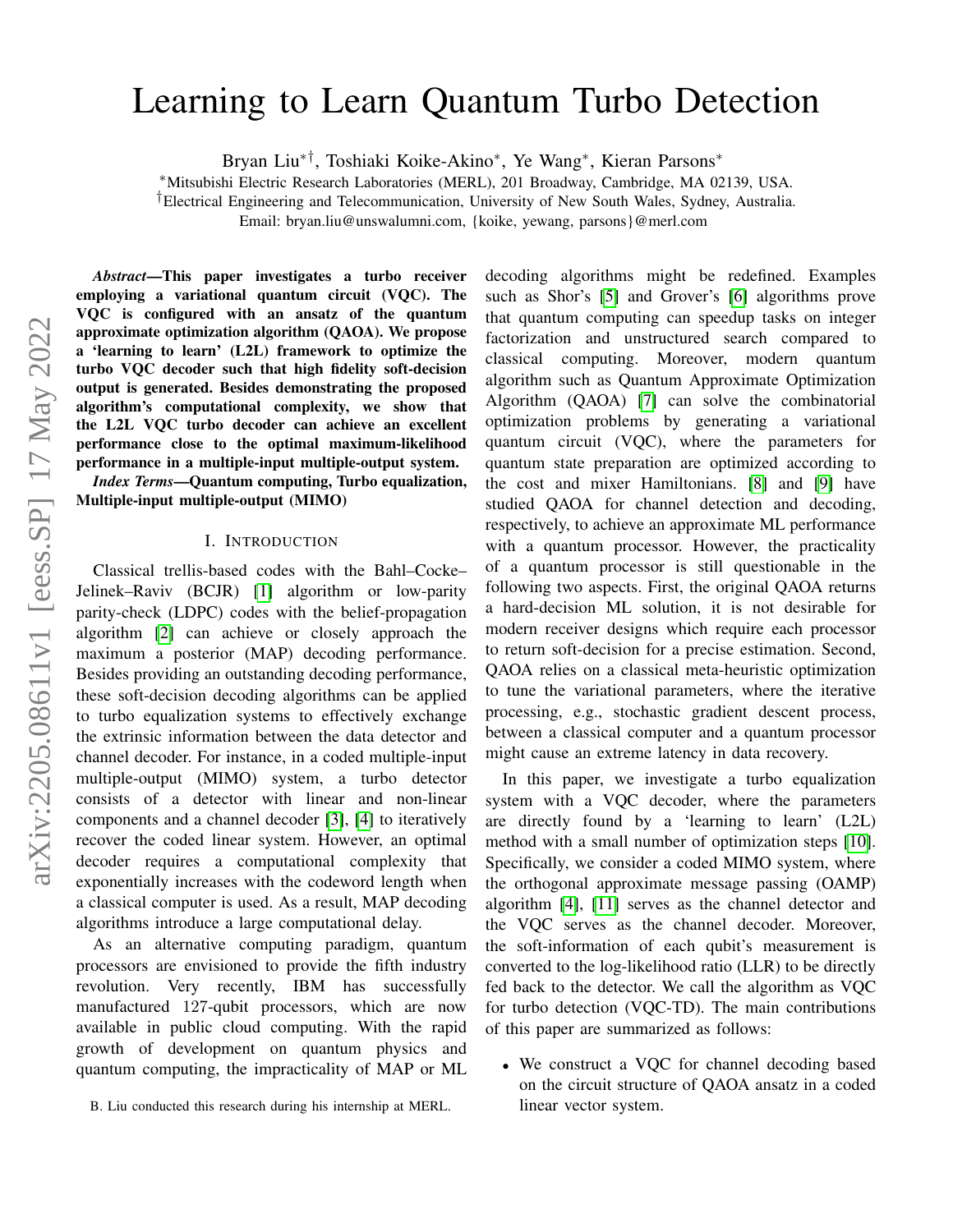- We propose an L2L framework to accelerate the process of obtaining the quantum variational parameters for the cost and mixer Hamiltonians.
- We compare the bit-error rate (BER) performance between a classical neural network based decoder and VQC-TD.
- We show that our VQC-TD can achieve close to the ML performance.

#### II. PRELIMINARIES

## *A. Channel Model*

In this paper, we assume a linear channel model,

$$
y = Ax + w,\tag{1}
$$

using binary-phase shift-keying (BPSK) modulation with  $x \in \{+1, -1\}^N$  and  $A = U\Lambda V^H$ , where  $\mathbf{U} \in \mathbb{R}^{M \times M}$  and  $\mathbf{V}^{\mathrm{H}} \in \mathbb{R}^{N \times N}$  are Haar-distributed matrices.  $\Lambda$  contains the singular values for the singular-decomposition form of channel matrix A.  $\mathbf{w} \in \mathbb{R}^M$  represents the additive white Gaussian noise (AWGN) with a zero-mean and variance of  $\sigma^2$ . On top of this linear system, we assume that  $x_i = (-1)^{v_i}$  for  $i \in \{1, 2, \ldots, N\}$ .  $\mathbf{v} = \mathbf{G}\mathbf{u} \pmod{2}$  represents a valid codeword in the codebook  $C$ , which has a codeword length of  $N$ , information bits length of  $K$  and number of syndromes of S. G represents the generator matrix of the channel codes. Therefore, besides performing a linear recovery process to estimate the transmit symbols x, we expect to decode the information bits u.

#### *B. Quantum Approximate Optimization Algorithm*

QAOA was proposed in [\[7\]](#page-5-6) to solve combinatorial optimization problems. According to the objective function of the problem to be solved, QAOA constructs a VQC, where the deeper the circuit, the better approximation can be observed.

In QAOA, there are two types of Hamiltonians that are concatenated and repeated several times for quantum state-evolution. One is defined as cost Hamiltonian  $H_C$ , and the other is defined as mixer Hamiltonian  $H_M$ . Cost Hamiltonian  $H_C$  is determined based on the objective function to be optimized and the mixer Hamiltonian  $H_M$  adjusts the state in each layer so that the VQC is time evolved with the increasing depth of layers. For a quantum circuit constructed from unitary operation,  $e^{i\alpha H}$ , where  $\alpha$  is a scalar and H is a Hamiltonian, the cost Hamiltonian  $H_C$  and mixer Hamiltonian  $H_M$ introduce a variational parameter  $\gamma_d$  and  $\beta_d$ , respectively to the  $d$ th layer of the VQC. Define  $D$  as the depth of VQC generated by QAOA. The unitary operation of the quantum circuit depends on the parameters  $\gamma$  =  $[\gamma_1, \gamma_2, \ldots, \gamma_D]$  and  $\boldsymbol{\beta} = [\beta_1, \beta_2, \ldots, \beta_D]$ . We use

$$
U(\gamma,\beta) = e^{i\beta_D H_M} e^{i\gamma_D H_C} \cdots e^{i\beta_1 H_M} e^{i\gamma_1 H_C}, \quad (2)
$$

to represent the unitary function of a QAOA circuit with depth D. Suppose the QAOA circuit has an initial state  $|v\rangle$ . The expectation on the cost Hamiltonian can be computed by:

$$
\mathcal{L} = \langle v | U^{\dagger}(\gamma, \beta) H_C U(\gamma, \beta) | v \rangle, \qquad (3)
$$

where  $U^{\dagger}$  represents the Hermitian adjoint of the unitary operator. As a result, the approximate solution of QAOA is found by optimizing the objective function  $\mathcal{L}$ , which depends on  $\gamma$  and  $\beta$ .

# *C. Turbo Detection with OAMP*

The extrinsic-message-aided OAMP (EMA-OAMP) algorithm extends the concept of OAMP algorithm for turbo linear recovery problem [\[4\]](#page-5-3), [\[11\]](#page-5-10). The non-linear detection step combines both the estimate from the linear detection and the extrinsic message from the decoder to explore the information from the transmit symbols and encoded codeword. Specifically, the EMA-OAMP algorithm follows the iterative processes of:

<span id="page-1-2"></span><span id="page-1-1"></span><span id="page-1-0"></span>

| (Linear Detector):     | $1^{t+1} = q^{\text{OAMP}}(p^t),$                                  | (4) |
|------------------------|--------------------------------------------------------------------|-----|
| (Decoding):            | $\mathbf{q}^{t+1} = \mathcal{D}(\mathbf{l}^{t+1}),$                | (5) |
| (Non-Linear Detector): | ${\bf p}^{t+1} = \eta^{\text{OAMP}}({\bf l}^{t+1},{\bf q}^{t+1}).$ |     |
|                        |                                                                    | (6) |

Here,  $p^0 = 0$  is initialized as the non-linear detection estimate.  $l^{t+1}$  and  $q^{t+1}$  refer to the linear estimate of x and decoder output, respectively. The linear detector in [\(4\)](#page-1-0) follows the original OAMP algorithm [\[11\]](#page-5-10) and its estimate can be considered as a sequence of transmitted symbols that are corrupted by AWGN. Therefore, [\(5\)](#page-1-1) can be any channel decoder's extrinsic information with an input channel of AWGN. Note that [\(6\)](#page-1-2) differs from the non-linear estimator in the original OAMP algorithm [\[11\]](#page-5-10). In particular, [\(6\)](#page-1-2) has an additional input of extrinsic information from the channel decoder. Suppose a minimum mean-square error estimator (MMSE) is used in [\(6\)](#page-1-2), where the original estimator without extrinsic information is defined as  $\eta^{\text{MMSE}}(l_i^t) = \mathbb{E}\{x_i|l_i^t\}.$  With the extrinsic information from the decoder, the MMSE estimator is modified to

<span id="page-1-3"></span>
$$
\eta^{\text{MMSE}}(l_i^t, q_i^t) = \sum_{s'} \frac{r_{s'} q_i^t(r_{s'}) P(l_i^t | x_i = r_{s'})}{\sum_s q_i^t(r_s) P(l_i^t | x_i = r_s)}.
$$
(7)

In  $(7)$ , s indicates the index of the set of modulation symbols and  $r<sub>s</sub>$  represents the corresponding symbol that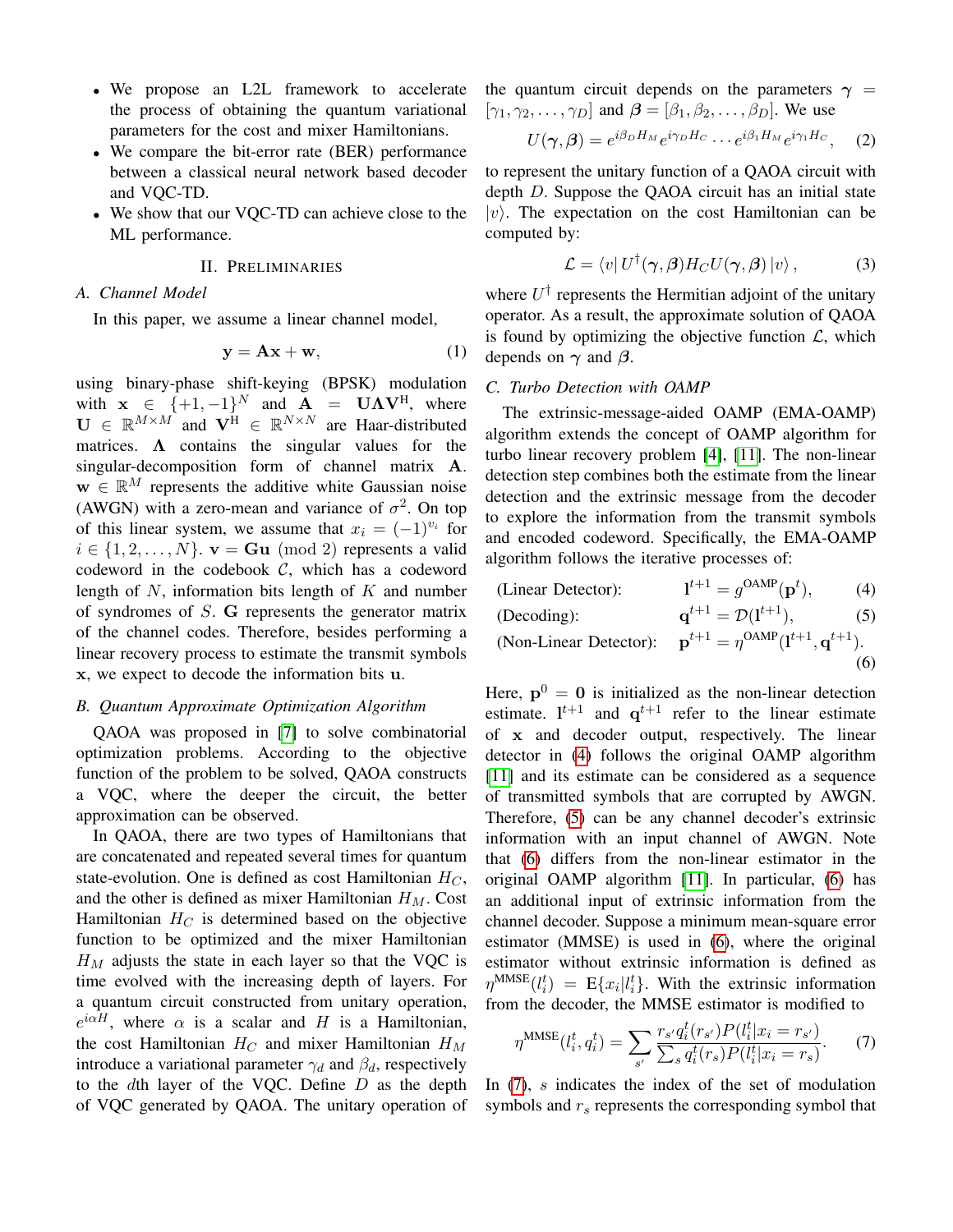is used in the linear system.  $q_i^t(r_s) = P(x_i = r_s|I_{\sim i}^t)$ represents the extrinsic information from the channel decoder for the modulation symbol  $r_s$ . Refer [\[4\]](#page-5-3) for detailed derivations of the EMA-OAMP algorithm.

# III. TURBO QUANTUM DETECTION: VOC-TD

Achieving MAP decoding performance with a classical computer is generally difficult for a practical receiver design. With the development of quantum processors, those MAP decoding algorithms may be achieved faster with lower power consumption. In this paper, we investigate a VQC generated by QAOA and the VQC serves as the source of extrinsic information generator in [\(5\)](#page-1-1). Moreover, combining the syndrome information, we propose a learning to learn structure for the ease of finding the trainable parameters in VQC. As a results, traditional optimization scheme, stochastic gradient descent, is not required to find the trainable parameters in a VQC.

# *A. Cost Hamiltonian for VQC-TD*

To begin with, we first introduce the method for finding a VQC for channel decoding. Following the idea in [\[9\]](#page-5-8), a cost Hamiltonian can be constructed from the ML function of  $\operatorname{argmin} \sum_{i=1}^{N} (l_i^t - (-1)^{v_i})^2$  for  $\mathbf{v} = \mathbf{G} \mathbf{u}$ . By expanding the  $ML$  function, we obtain the cost Hamiltonian as:

$$
H_C = -\sum_{j=1}^{N} l_j^t \prod_{\{i|G_{ji=1}\}} Z_i,
$$
 (8)

where  $l_j^t = x_j + z_j$  is considered as the BPSK symbol corrupted by AWGN with  $z_j \sim \mathcal{N}(0, \sigma_z^2)$ . We use  $Z_i$ to denote the Pauli-Z gate observable of the ith qubit. Then, the cost Hamiltonian  $H_C$  is represented by  $e^{i\gamma_d H_C}$ for each layer in the VQC. Following [\[7\]](#page-5-6), the mixer Hamiltonian  $H_M$  is represented by a rotation-X gate for each layer. The deeper the VQC, the more parameters that can be equipped for the quantum state preparation and the better approximate performance is expected to be obtained after tuning the parameters,  $\gamma$  and  $\beta$  [\[7\]](#page-5-6).

As a proof-of-concept, we propose a framework that uses VQC as a source to provide the soft-decision information from a decoder. Note that [\[9\]](#page-5-8) and [\[8\]](#page-5-7) consider the channel decoding and detection separately. A combined cost Hamiltonian is straightforward to evaluate the joint effect of both the generator matrix G and channel matrix A. In this paper, we instead tackle the issue by turbo detection framework.

A classical optimizer such as stochastic gradient descent algorithm can be used to adjust the parameters



<span id="page-2-0"></span>Fig. 1. Learning to learn (L2L) framework for VQC-TD.

but could lead to a large number of optimization steps. [\[10\]](#page-5-9) introduces a learning to learn (L2L) method to find the pattern of optimal  $\gamma$  and  $\beta$  by employing a classical recurrent neural network. The L2L method largely reduces the required number of optimization iterations compared to a classical optimizer. However, the framework proposed in [\[10\]](#page-5-9) is lacking in exploration of code structure. Therefore, in this paper, we adopt the L2L method under the scenario of channel decoding.

# *B. Learning to learn (L2L) for VQC-TD*

Instead of using traditional stochastic gradient descent method to gradually tune the trainable parameters in VQC, which requires a large number of information exchanges between a classical computer and a quantum processor, we propose a learning to learn scheme to find the trainable parameters in a small number of information exchanges.

*1) Input parameters:* The L2L method was proposed to accelerate the optimization steps while finding the trainable parameters in the VQC [\[10\]](#page-5-9). In specific, for the scenario of learning the parameters to be used in QAOA, the input of a classical neural network is the initialization of  $\gamma$ ,  $\beta$  and the expectation over the QAOA's cost Hamiltonian. The output of the learning to learn method is the updated values of  $\gamma$  and  $\beta$ .

In [\[10\]](#page-5-9), a series of epochs is performed to optimize  $\gamma$  and  $\beta$  through a long short-term memory (LSTM) recurrent neural network. To accelerate the training process of a neural network, inspired by the syndromebased decoding algorithm proposed in [\[12\]](#page-5-11), we use additionally the syndromes and absolute of channel information as the L2L input. As a result, the LSTM cell is expected to return an accurate prediction on  $\gamma$ and  $\beta$  in one epoch. Fig. [1](#page-2-0) depicts the overall process of L2L framework to optimize VQC.

Let the syndromes at the tth iteration of EMA-OAMP be  $s^t = Hf_b(l^t) \pmod{2}$ , where  $f_b(l_i^t) = \frac{1}{2}(1 - sign(l_i^t))$ indicates a hard-decision function that maps  $l_i^t$  to its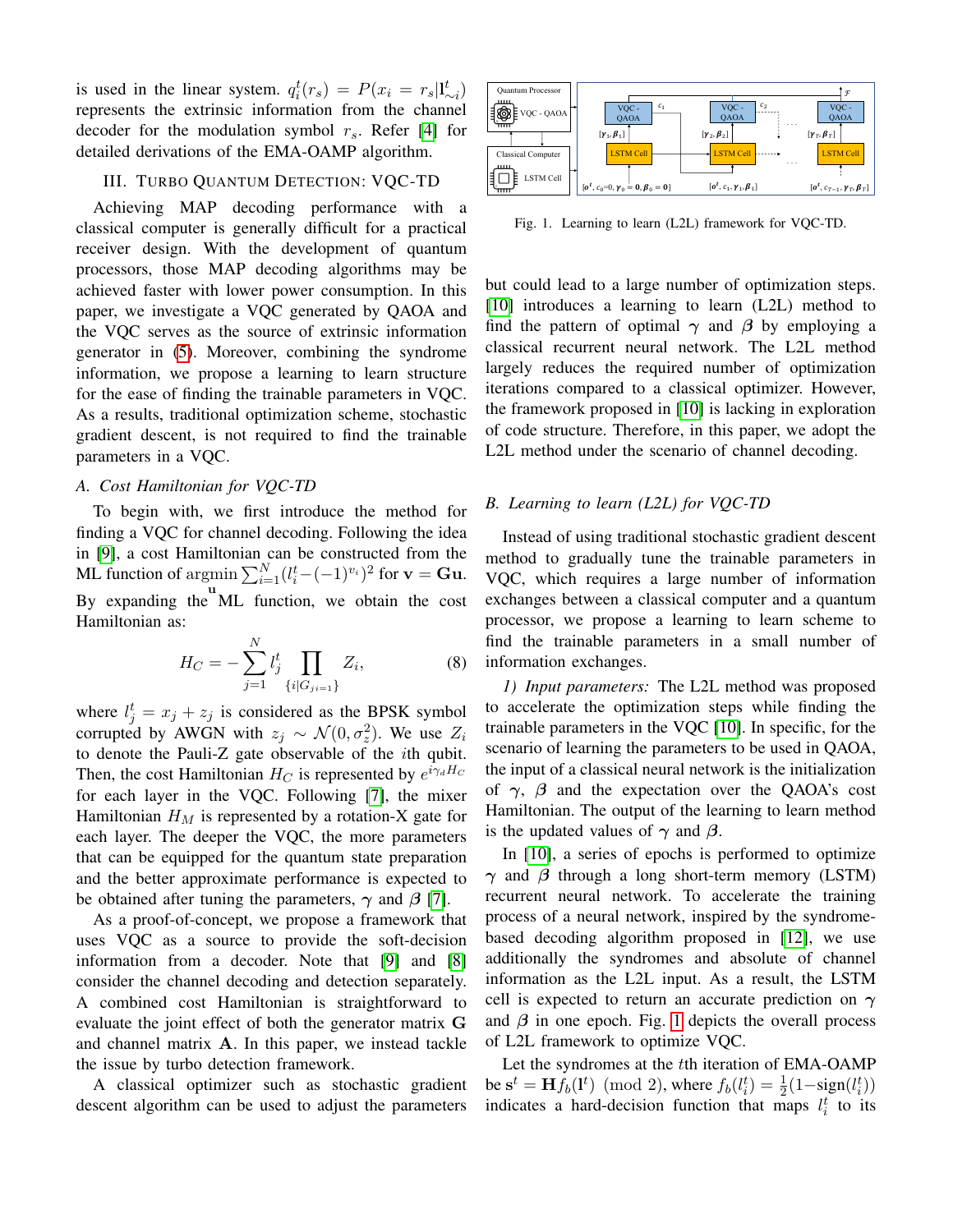

Fig. 2. VQC-TD with LLR tuning.

binary bit. During our experiment, we noticed that a weighted syndrome

$$
s_i'^t = \min_{j|H_{ij}=1} \{|l_j^t|\} \tag{9}
$$

for  $i \in \{1, 2, ..., K\}$  provides a much faster convergence speed than using the binary syndrome information during the training process. Therefore, we use the weighted syndromes as the constant input of the LSTM recurrent neural network. As shown in Fig. [1,](#page-2-0) besides the cost Hamiltonian and rotation parameters  $\gamma_{t-1}$  and  $\beta_{t-1}$ , we use  $o^t = \{s^{rt}, |I^t|\}$  to denote the additional set of information to be processed by the LSTM cell, where  $|l^t|$  is the element-wise absolute value over the linear estimate  $I^t$ . In total, there are T time steps to update the parameters.

*2) Loss function:* Since the extrinsic information from the QAOA decoder is expected to be transferred back to the channel detector, we use a binary crossentropy loss function to train the LSTM cell so that the measurement over the qubits can represent the LLR of each information bit. Define  $\hat{\mathbf{u}}^i \in \mathbb{R}^K$  as the average measurement results of each qubit over a Pauli-Z basis at the *i*th time step for  $i \in \{1, 2, ..., T\}$ . We consider an exponentially decaying cross-entropy function so that later time step's output of the LSTM cell will contribute more to the loss function. The final loss function for <span id="page-3-2"></span>Algorithm 1 VQC-TD Algorithm

**Input**: Linear estimate  $I^t$ , mean square error of linear estimate  $\tau_t^2$ .

- **Output**: Extrinsic information  $\mathcal{D}_{VQC-TD}(l^t)$ 
	- **Step 1:** Find  $o^t$  by computing the syndromes s and the normalized absolute of channel information  $|\mathbf{l}^t|.$
	- **Step 2:** Initialize the QAOA cost  $c_0$ , trainable parameters  $\gamma$  and  $\beta$ .
	- Step 3: Perform T steps of LSTM and VQC.
	- Step 4: Measure the LLRs of K-qubits by [\(11\)](#page-3-0).
	- **Step 5:** Compute the LLRs of  $N$  symbols by [\(12\)](#page-3-1).
	- **Step 6:** Return the extrinsic information  $L_j^{\text{ext}}$  =  $L'_j - 2l_j^t / \tau_t^2$  for  $j \in \{1, 2, ..., N\}$  back to the non-linear detector.

L2L is thus defined as

$$
\mathcal{F} = -\sum_{i}^{T} \sum_{j}^{K} \xi^{T-i} \left( u_j \log \left( \frac{1 - \hat{u}_j^i}{2} \right) + \frac{\left( 1 - u_j \right) \log \left( \frac{1 + \hat{u}_j^i}{2} \right)}{\left( 1 - u_j \right) \log \left( \frac{1 + \hat{u}_j^i}{2} \right)} \right), \quad (10)
$$

where  $\xi$  is a decay parameter to adjust the contribution of cost at each time step. Since  $\hat{u}^i$  is measured by a Pauli-Z gate with a value range from  $-1$  to 1, we use  $(1 - \hat{u}_j^i)/2$  and  $(1 + \hat{u}_j^i)/2$  to represent the probabilities of measuring  $|1\rangle$  and  $|0\rangle$  of the *j*th qubit at the *i*th time step, respectively.

*3) Log-Likelihood Ratio Computation:* In the VQC, each qubit represents the decoded information bit. Define  $L_i$  as the LLR of measuring  $|0\rangle$  over  $|1\rangle$  of the *i*th information bit, i.e.,

<span id="page-3-0"></span>
$$
L_i = \log\left(\frac{1 + \hat{u}_j^T}{1 - \hat{u}_j^T}\right),\tag{11}
$$

for  $i \in \{1, 2, ..., K\}$ . Then, let  $L'_j$  be the LLR of encoded bit for  $j \in \{1, 2, ..., N\}$ . The LLR of the encoded bit is computed by the belief-propagation updating rule of

<span id="page-3-1"></span>
$$
L_j' = 2 \tanh^{-1}\left(\prod_{\{i|G_{ij}=1\}} \tanh\left(\frac{L_i}{2}\right)\right),\tag{12}
$$

for  $j \in \{1, 2, ..., N\}$ .

VQC-TD firstly trains the L2L LSTM cell to provide an estimate on the LLR of the encoded information bit. Then, the information bit's LLR is used to compute the encoded bit's LLR before returning the extrinsic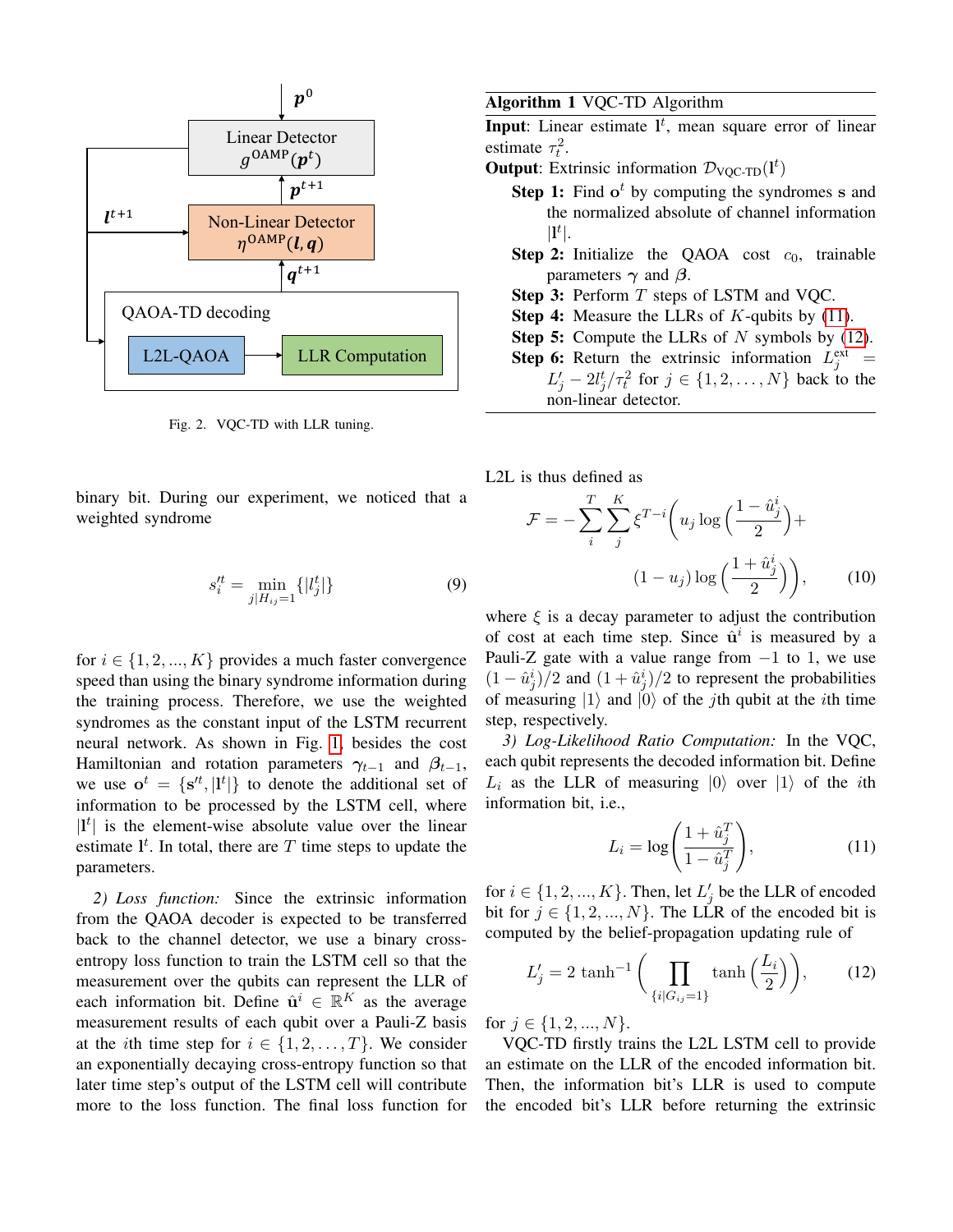<span id="page-4-0"></span>TABLE I HYPER-PARAMETERS OF TRAINING VQC-TD

| Parameters              | Values               |
|-------------------------|----------------------|
| Exponential decay $\xi$ | 0.6                  |
| Learning rate           | 0.008                |
| LSTM depth $L_D$        | З                    |
| LSTM time steps $T$     | 15 (LDPC), 19 (BKLC) |
| QAOA depth $D$          | 18 (LDPC), 22 (BKLC) |
| Optimizer               | Adamax               |

information back to the non-linear OAMP detector. The VQC-TD algorithm is summarized in Algorithm [1.](#page-3-2)

# IV. NUMERICAL RESULTS

#### *A. System Parameters*

We evaluate the BER performance of joint ML detection and decoding, classical syndrome-based decoder, and VQC-TD on recovering the coded MIMO system. The channel matrix  $A$  is assumed to have a condition number of 1 and the singular value  $\lambda_i$  is normalized to  $\sum_{i=1}^{M} \lambda_i = N$ . The hyper-parameters for training the VQC-TD are given in Table [I.](#page-4-0) We note that L2L needed just about 20 time steps for finding optimized parameters  $\gamma$  and  $\beta$ . It means that a classical computer interacts 20 times with the quantum processor to gradually find the parameters  $\gamma$  and  $\beta$ . We consider two types of channel codes: a regular (2, 4) LDPC code, and a best-known linear code (BKLC) [\[13\]](#page-5-12) for  $N = 20$ and  $K = 11$ .

#### *B. Bit Error Rate Performance*

In Fig. [3,](#page-4-1) "ML" indicates the exact joint ML detection and decoding performance that returns  $\operatorname{argmin}_{\mathbf{u}} \sum_{i=1}^{N} (y_i^t - r_i)^2$  for  $\mathbf{r} = \mathbf{A}(-1)^{\mathbf{Gu} \pmod{2}}$ . "LSTM decoder" refers to the syndrome-based decoder in [\[12\]](#page-5-11). The LSTM decoder has a depth of 3, number of time steps of 7 and a hidden layer size of 150. The LSTM decoder is used to generate the extrinsic information from the decoder to the detector. Then, ML decoding is performed to measure the BER. From Fig. [3,](#page-4-1) we can observe that VQC-TD has a close to the ML performance within 0.5 dB after 3 iterations of EMA-OAMP.

Note that the codeword length we consider here is relatively short, which might break the assumption of OAMP algorithm, where each element in the linear estimate  $l^t$  is independent and identically distributed variable. Therefore, we choose  $N = M = 20$  for BKLC to decorrelate the elements in the linear estimate  $l<sup>t</sup>$  so that the closeness between VQC-TD and ML



<span id="page-4-1"></span>Fig. 3. BPSK modulation with  $N = 20$  with LDPC code and BKLC.

<span id="page-4-2"></span>TABLE II COMPUTATIONAL COMPLEXITY OF VQC-TD PER TIME STEP

| Processors | Number of parameters            |
|------------|---------------------------------|
| LSTM Cell  | $4L_D(8D^2+2DS+2DN+4D)+4D^2+2D$ |
| QAOA VQC   | 2D                              |

performances can be better estimated. Similar to the numerical results we have observed for decoding LDPC code, VQC-TD has a close performance to the ML performance within 0.5 dB.

#### *C. Complexity Analysis*

Here we discuss the computational complexity of our proposed VQC-TD algorithm. As shown in Table [II,](#page-4-2) VQC-TD contains two processors, the LSTM cell for L2L and the VQC for turbo decoding. For the L2L, the LSTM cell has an output layer of size 2D depending on the depth of QAOA. We let  $R_Z$ ,  $R_X$  and H denote the number of rotation-Z, rotation-X and Hadamard gates in the VQC, respectively. Define  $N_c$  as the average column weight of a generator matrix G. The VQC has a total of  $D\Big(N_c(R_Z^{\otimes N_c}) + K(R_X + H)\Big)$  operational gates, where  $R_Z^{\otimes N_c}$  indicates the multi-Z rotations across  $N_c$ qubits. Note that the number of trainable parameters for the operational gates is  $2D$ . We can observe that the LSTM cell's complexity increases quadratically with the depth of VQC and the average of column weight in the generator matrix G contributes most to the number of quantum gates in the VQC.